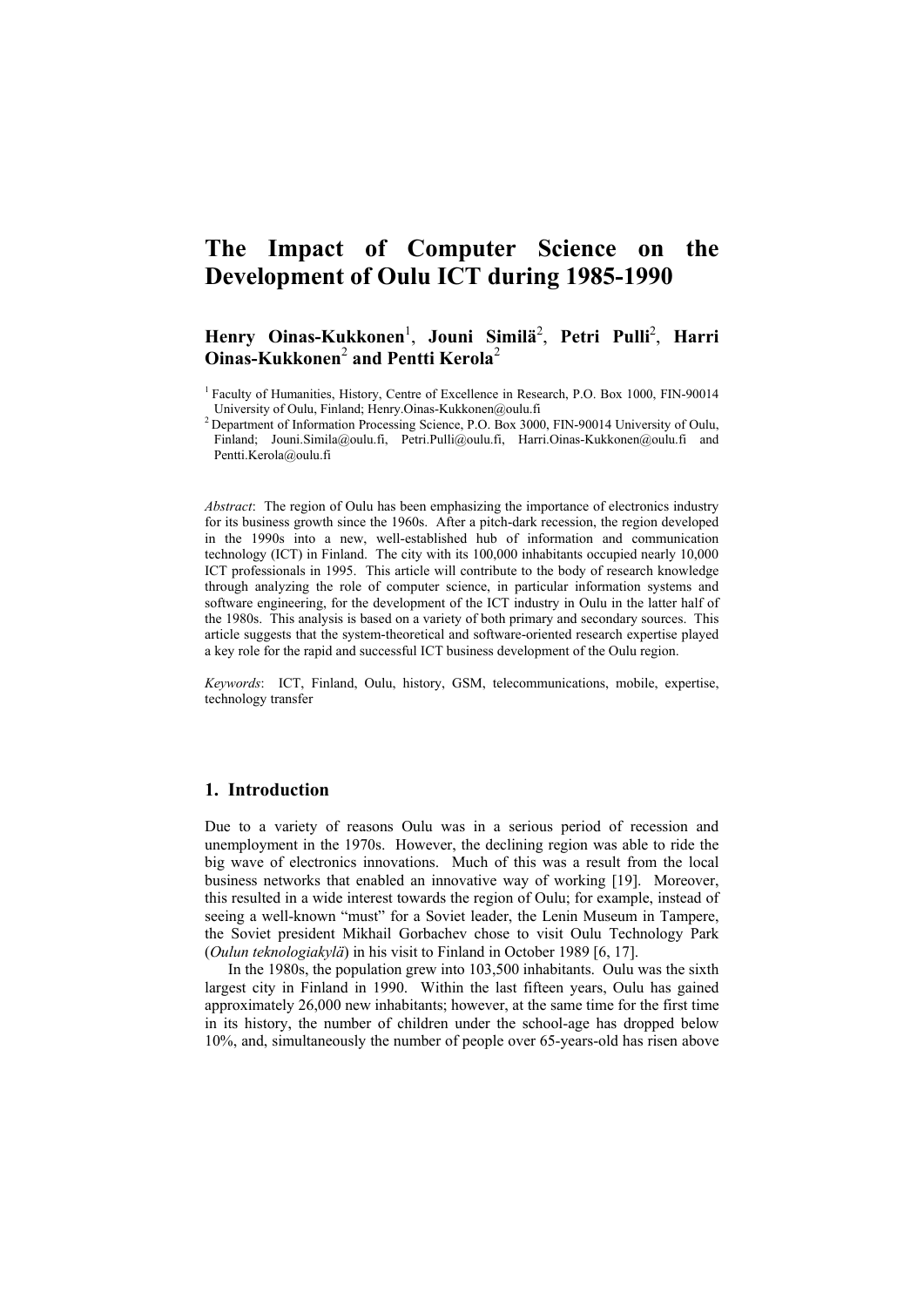10%. The inhabitants of the city were relatively young and Oulu became the fastest growing region in the country in the 1990s [12].

Students flocked to the university. The University of Oulu had been established as late as in 1958, at the time as the most northern university in the world. The Department of Information Processing Science was established in 1969 [7, 37]. Today, the University of Oulu is a multidisciplinary university, which is typically stated to have created the networks and an innovative basis for the promotion of local production and economy [18]. The yearly student intake of the Department of Information Processing Science gradually increased from the first 10 in 1972 to 25 in 1985. Companies in the region had close ties with it. For example, Timo Korhonen, a graduate from the department, managed Eurodata's system group. It subcontracted the software development for the embedded cash register system from Dataskill, which also had very strong ties with the department (Juhani Iivari, Seppo Koivumaa and Jouni Similä). During this period, the average number of master's graduates was only 5-10 annually [19]. Despite of its small beginnings, one of the pioneering efforts to give birth to the software industry in the Oulu region was the formation of Blanko conference series, which started in 1973 [18].

The founding of the first software companies took place in the late 1970s – among others, the first software house Dataskill in 1976 and Systepo in 1979. Later, Kari Pankkonen, a graduate from the Department of Information Processing Science, brought forth the software company Modera in 1982. Also computer manufacturers established offices in Oulu, for example Nixdorf in 1979 and HP in 1981 [19]. Yet, it seems that the slow pace of the early 1980s caused the Oulu region to reach out for new ways to support business. *Oulun teknologiakylä* or Oulu Technology Park<sup>[1](#page-0-0)</sup> was established in 1982 [10, 57].

In an earlier paper, we discussed the impact of computer science on the development of the ICT field in Oulu region through the first half of the 1980s, and it was found out that the integration of technological, mathematical, and humanistic competence had been successful, a liberal and broadminded intellectualism had been relatively common in the area, and best practices had been actively sought. Moreover, the expertise produced through information systems and software engineering research had played a role in the 'industrial explosion' of the region, in particular via the development of embedded software. Three areas had special significance: 1) a high individual variety of educational knowledge, 2) an awareness of team/project/social cooperation, and 3) systems/software methodological knowledge diffusion and transfer through a value chain originating from the Department of Information Processing Science [18]. This paper maps the earlier results with the findings from the latter part of 1980s, i.e. before the blow of recession in the early 1990s.

The main research challenge in this paper is to understand the impact of information systems (IS) and software engineering (SE) research on the ICT development in Oulu the latter half of the 1980s. The paper focuses on the

<sup>&</sup>lt;sup>1</sup> An area for high-tech industry following the example of Silicon Valley; known for explosive growth of electronics industry there.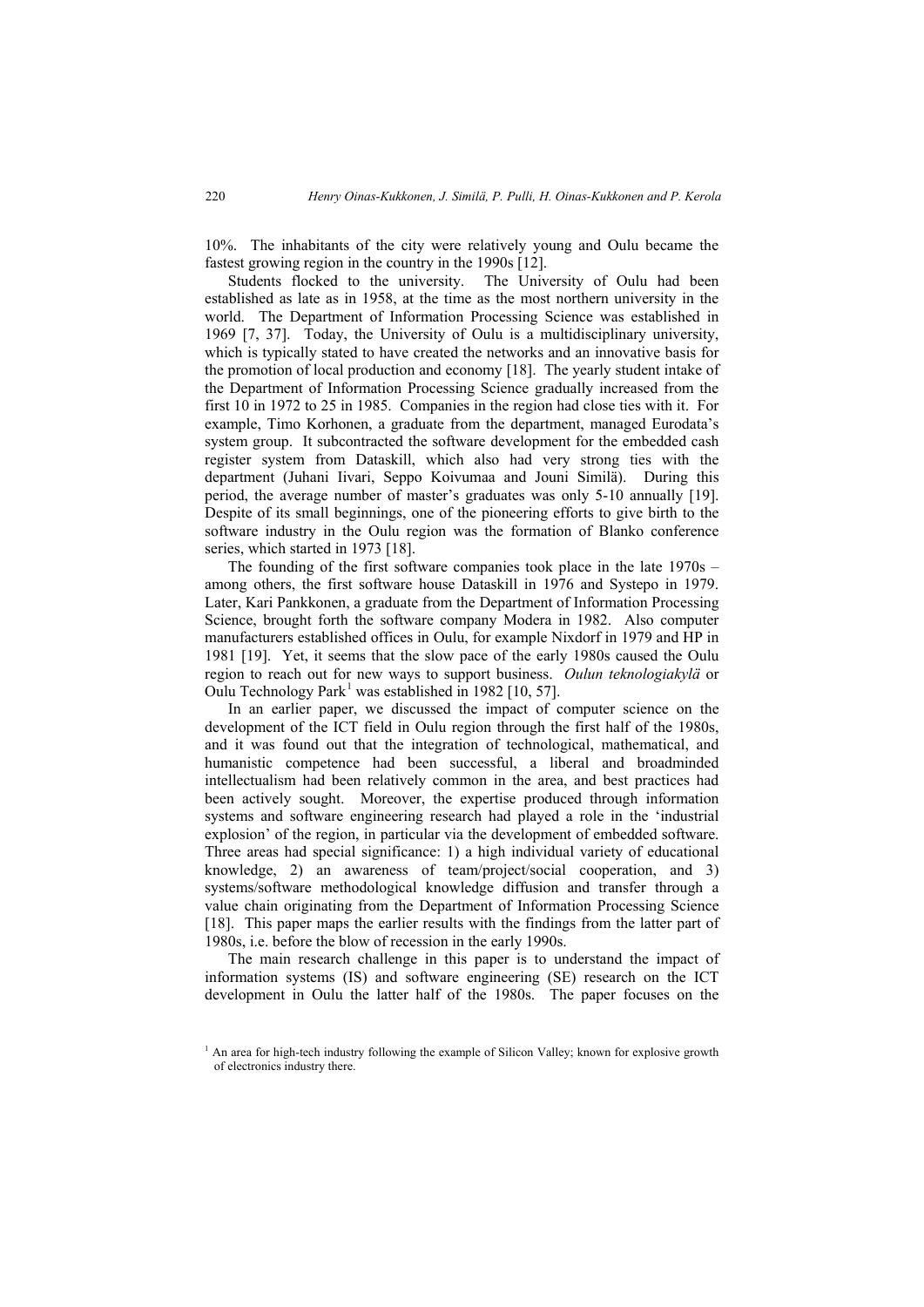system-theoretical and software-oriented research expertise behind the rapid and successful business development of the region.

Some authors of this paper are senior scholars at the department; however, they represent different scientific backgrounds and paradigms of the field. They also possess impressive careers in practice, being involved in many of the historical development steps under investigation. Of course, one must carefully scrutinize the primary information provided by using source criticism in line with the scientific research methods of history science. Published literature on high technology in the Oulu region and memoirs of people involved in the events will aid in balancing the view taken to the development. The main newspaper in the region, *Kaleva*, has been used as a key source for material. This is highly relevant because the magazine participated very actively discussing the development.

In summary, based on a variety of both primary and secondary sources this paper analyses the ICT development in the Oulu region during the latter part of 1980s and the role of computer science in it.

## **2. Development of ICT Business Climate from 1985 to 1990**

### *2.1 Infrastructure Development - From "Technology Village" towards Technopolis*

The City of Oulu had been somewhat lacking in the activities of forming the technology policy of Oulu during the 1970s and the early 1980s as was noted in our earlier article about the "Oulu phenomenon" [18]. After the polemical public appearances of Antti Piippo in 1979 and the 1980s as executive director of Aspo Electronics, the City of Oulu also actively and massively started to promote the electronics industry and especially the establishment of an electronics park in Oulu, which was finally realized in 1982 [10]. In 1985, however, Technology Park Oulu Ltd (Oulun Teknologiakylä  $Oy^2$  $Oy^2$ ) still functioned in the old dairy near the center of the city notably lacking in space, services, and modern facilities for growing high-tech companies.

In early 1985, the City of Oulu ordered an action plan from the Hansacon consultancy company that came out with two projects. "Technology City of Oulu"<sup>[3](#page-0-2)</sup> (*Teknologiakaupunki Oulu*) would concentrate on the possibilities of development in industry, research, and education. A major initiative was to be the building of the new Technology Park in Linnanmaa near the University of Oulu. "Computer Land of Oulu" (*Tietokonemaa Oulu*) on the other hand would

<sup>&</sup>lt;sup>2</sup> Oulun Teknologiakylä translates directly as "Technology Village of Oulu". Metaphorically this is a very interesting connotation and describes quite well the village type culture and community of the park during the 1980s. However the term technology park is used subsequently following the

convention adopted by the organization itself. 3 "Technology City of Oulu" has ever since the early 1980's worked as a very powerful metaphor promoting and marketing the technological know-how from Oulu within the whole country as well as internationally. Later metaphors promoted by the City of Oulu e.g. "Quantum Leap to the Future" or the present "Oulu inspires" have at least so far managed not as well in this task.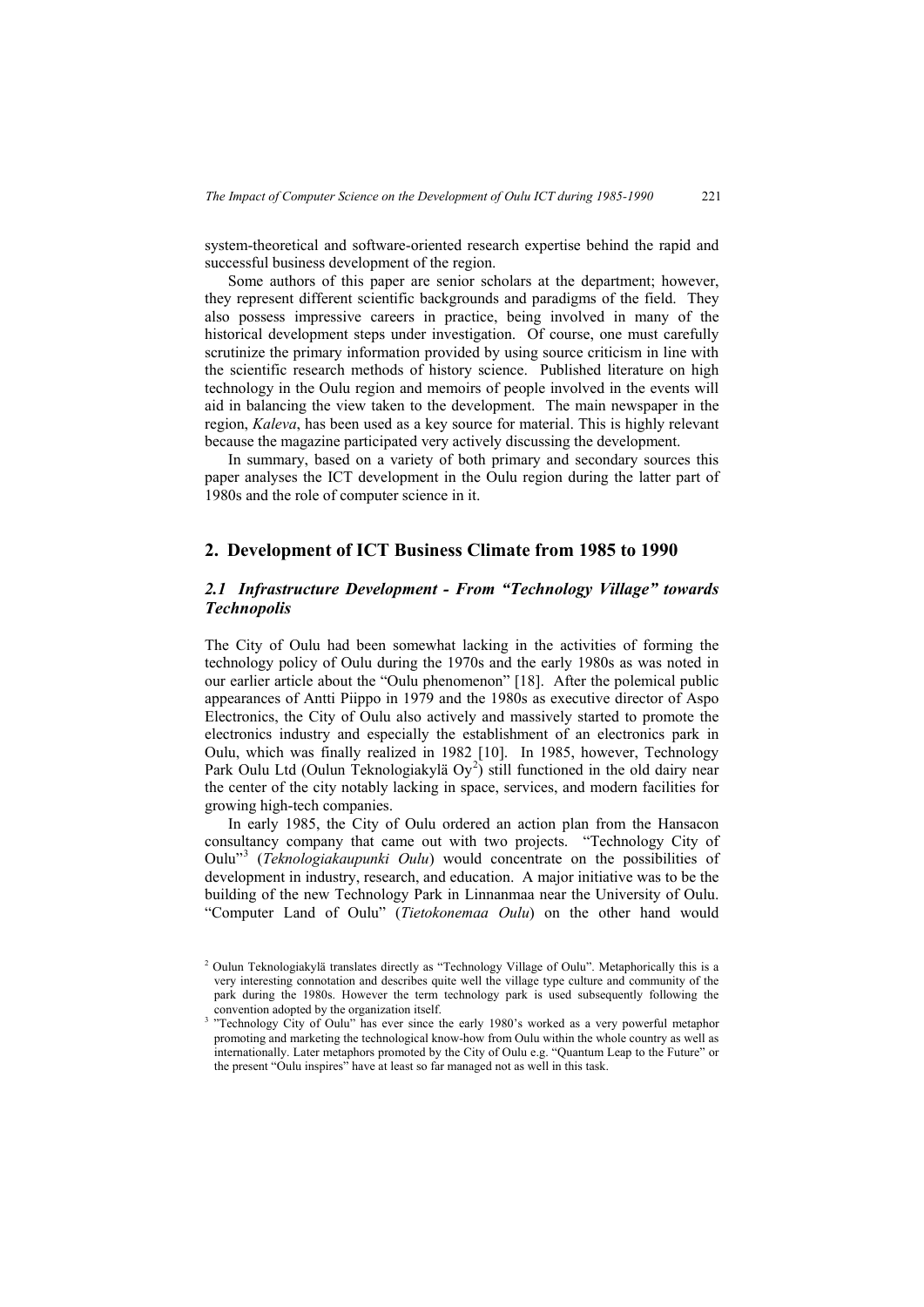concentrate on the development of tourism [4,43]. The plan was approved by the city administration and both projects were started during the spring of 1985 [8].

Especially the "Computer Land of Oulu" project, which was later that year renamed as "*Tietomaa*" ("Data Land"), received much early publicity in the press as may be seen in the references to *Kaleva*. The Technology Park Oulu, however, came up as a close runner-up and proved to be in the end the required "spice" to transform the city into a real technology center of Finland especially through the decision of the Nokia owned Mobira company, to decentralize its software development in Oulu and in the technology park to be built in Linnanmaa. According to the interview of Heikki Huttunen, director in Mobira, the main reason to start software development activities in Oulu was the availability of qualified personnel provided by the local research and education units. In addition, the decision to start operations in the technology park instead of the Nokia factories in Rusko (a suburb of Oulu) was deliberate. Mobira saw clear possibilities of cooperation with the companies already established in the park and it also considered the proximity of the university a great benefit [13].

#### *2.2 Growth of Technology Park*

In 1985 when the building of the new technology park in Linnanmaa was started there were 39 companies and about 200 employees registered within the park [44]. We must dismiss one "urban legend" right away. For decades, the rumor in the IT sector in Oulu has been that the Technology Park was built in the form of row houses so that the buildings could be sold to private citizens in case the project did not succeed. Private communication with the architect who designed the first row houses as well as a member of the board of Oulu Technology Park during that time clearly indicated that no such directions were given to the architectural firm and no such discussions were held in the board [2, 34]. Additionally, it would not have been economically feasible or rational to design the buildings in that manner according to the architect. The rumor is probably due to an interview in 1989 with the managing director Pertti Huuskonen of Oulu Technology Park in which he perhaps jokingly noted that in bad times the buildings could be converted to residential buildings [45]. However, Juhani Saukkonen, one of the employees of Tietomaatio Pasanen in the Technology Park remarked that the standing joke at those times was to refer to the possibility of reallocating the facilities for other purposes of usage, including residential purposes [33].

In the first phase, the technology park was to provide facilities for six companies and a similar size row house was to be started right after the first one was finished. Altogether, in the Linnanmaa area building rights were reserved for 30,000 square meters or for 100-150 companies. The growth of the park proceeded quite rapidly. In August 1985, there were 35 companies and more than 200 employees in the Technology Park [50]. By September 1985, at the start of the building of Linnanmaa area, the number of companies was 39 and the number of employees more than 250; in January 1986, there were 42 companies and about 250 employees [27]. Apparently due to limitations in offered space by April 1986 when Mobira, Outel, Noptel and Prometics occupied the first company row house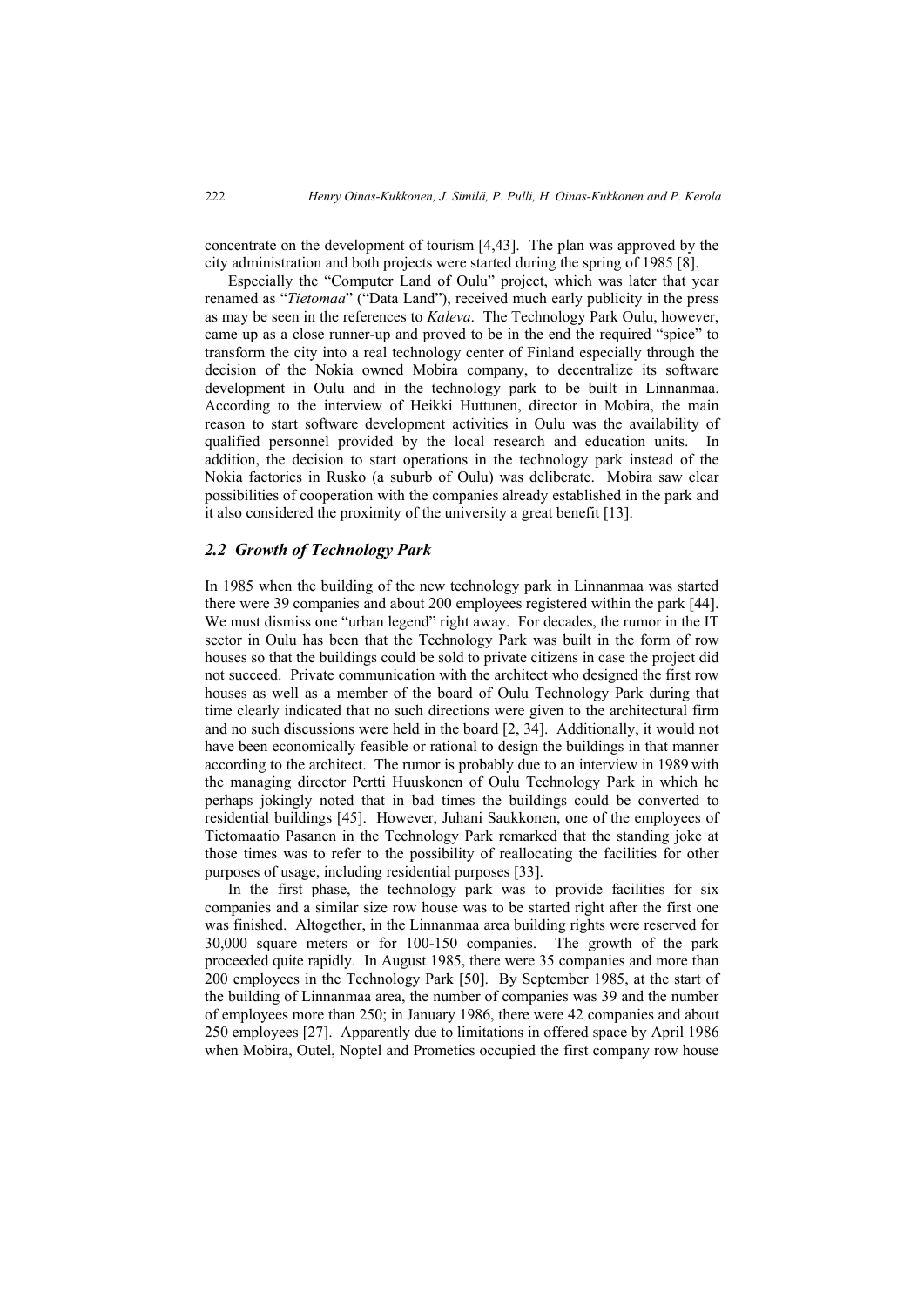in Linnanmaa, the number of companies in the park had grown to 44 but the number of employees was still reported as 250 [47]. By May of 1986, the second company row house to be built by November 1986 was already fully reserved and the number of companies was 46 [26]. Plans were changed and instead of building one more company row house a decision was made to construct two company buildings during fall of 1986 and complete the Technology Park main building for services needed by companies; additionally, they started discussions regarding raising stock capital [28].

#### *2.3 Within and Outside "Teknopolis Linnanmaa"*

The growth of the Technology Park was parallel with similar development in companies outside the park in the electronics or other high technology companies. According to an estimate published in October 1986 by *Kaleva* more than 600 new jobs had altogether been created in the Oulu area compared to 2500 jobs at the time of the establishment of Technology Park [25]. About half of these 600 new jobs may have been created outside Technology Park. As a counterpart, the study reports a similar size loss in jobs in mass industry during the same period. A vigorous restructuring of industry had started.

The growth of the Technology Park continued in 1987. By the inaugural ceremony of the main building in March 1987 there were already 65 companies and about 350 employees listed within Technology Park, about half of them in the Linnanmaa area and half in the city center. In his inaugural ceremony speech the present rector of the University of Oulu Markku Mannerkoski coined the term "Teknopolis Linnanmaa" referring to the whole area comprising the University, Technology Park and Technical Research Centre of Finland (VTT, *Valtion teknillinen tutkimuskeskus*) [61]

In June 1987 the stock capital of Technology Park was doubled through open issue share from 8 million Finnish marks (FIM) to 16 million with the number of stock owners rising to more than two hundred and plans for listing in the over-thecounter (OTC) outside the stock exchange itself. The "Teknopolis Linnanmaa" term soon gained popularity first in marketing of the area as the original purpose was. In July 1987, the number of companies in Linnanmaa had grown to 50 and in the city center to 30 with altogether about 400 employees [48]. VTT later in August 1987 released its plans to build a sizable building right next to the Technology Park [60] and this truly earned the area the term "Technopolis". Later the term was adopted as a marketing term for the Technology Park using the term "Teknopolis Oulu" and even later in the 1990s, Technopolis Oulu became the official name of the company.

Telenokia announced in November 1987 its plans to construct what would become in 1989 the largest building in the Technology Park. The Telenokia facilities would house in the beginning 100 employees. In November 1987 the Technology Park comprised of 80 companies and 500 employees [49]. Telenokia's plans apparently replaced the earlier published plans by Nokia to build a sizable R&D center in Oulu; in any case, no such research center outside company production units has ever been built in Oulu [14].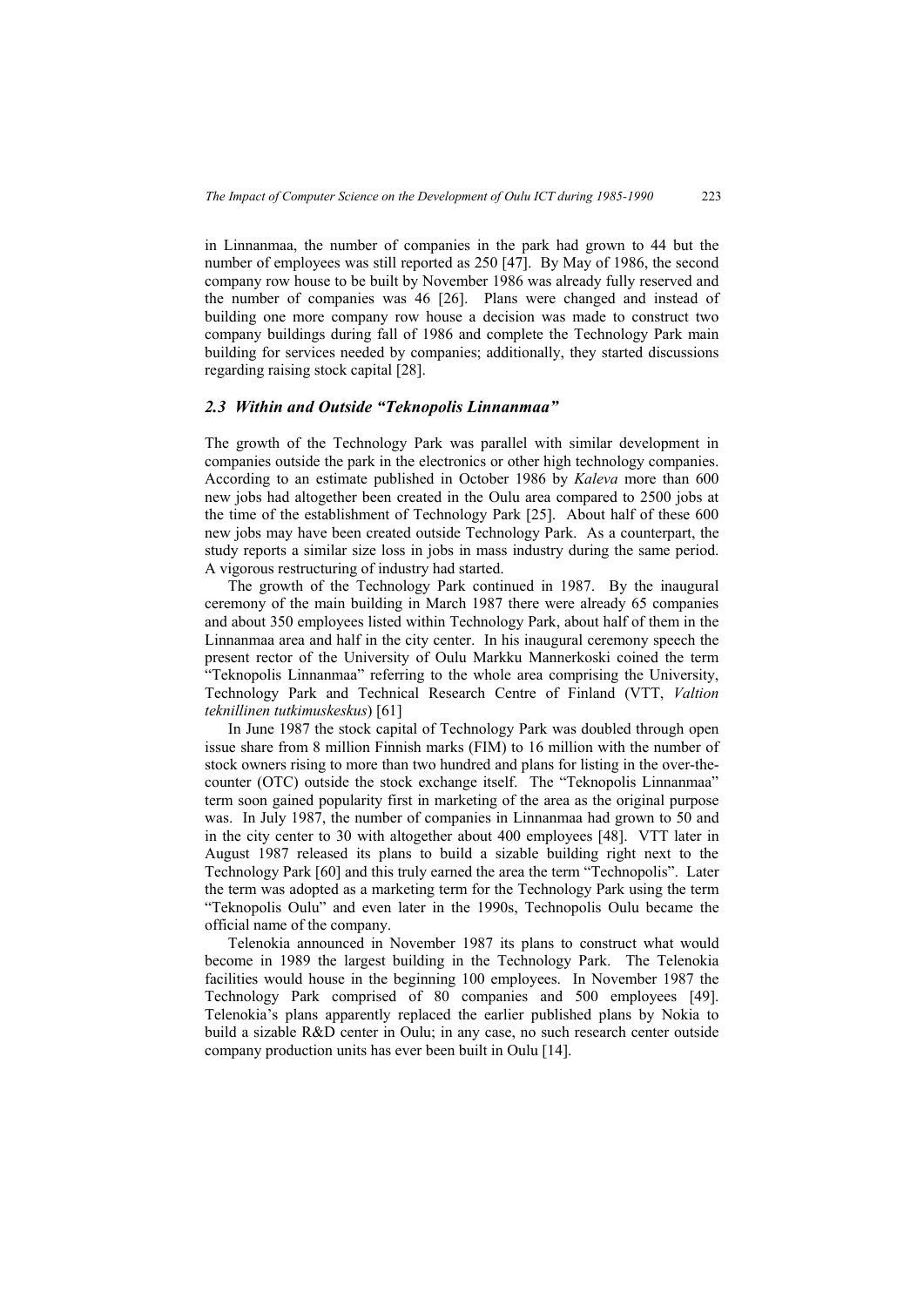Even though the Finnish Innovation Fund (Sitra, *Suomen itsenäisyyden*  juhlarahasto)<sup>[4](#page-0-3)</sup> research report in August 1988 on the "Oulu phenomenon" stated that the Technology Park had gone through two strong development phases and was then settling on a development plateau, the number of companies and employees continued to grow [39]. In September, *Kaleva* reported that the Technology Park had 85 companies and 600 employees. Comparative figures in other Finnish technology parks were: Otaniemi 65 companies and 300 employees, Turku 35 companies and 500 employees, and Tampere 55 companies and 500 employees [40].

Technology Park had also acquired new major high tech companies [36] as well as major enhancements of present companies in the park [15, 16]. Oulu had begun to interest automatic data processing (adp) companies [20, 23, 41] and electronics industry [5] also generally and some had already made decisions to redistribute software development in Oulu [32]. Internationalization of the Oulu companies was also on the door in a major scale [9]. Major breakthroughs in international markets were published also by companies originating from Oulu [24]. In fact as also the *Kaleva* article reports, this deal by CCC Software Professionals was already the fourth such project delivered abroad. The labor ministry came to help as well with a special dedicated education program tailored for software houses [58]. In short, the economy was booming. This boom lasted until 1990 when first signs of the coming recession appeared in *Kaleva* [3].

## *2.4 Knowledge Transfer from Research and Education to Practice – Cases of Mobira and CCC*

The economic conditions for growth of ICT companies in Oulu region were very stimulating during 1985-1990. There was plenty of capital and loan money available. The banks readily offered money for loans, so almost anybody could get a loan to buy an apartment or set up a company. We may form a general picture of the development of ICT companies based on Figure 1. The figure shows the number of new ICT companies established yearly from 1968 to 1990 as well as the cumulative number of companies.<sup>[5](#page-0-4)</sup> In the figure, we see two growth periods: one starting from about the year 1981-1982 and one with an even steeper slope from about 1985-1986. It is noteworthy that the number of companies established during the five years between 1986 and 1990 is more than double the number of companies established during the seventeen years between 1968 and

<sup>4</sup> Sitra. http://www.sitra.fi/en/

<sup>5</sup> Sources of the Figure 1: Kaupparekisteri (Trade Register of the National Board of Patents and Registration of Finland, in Finnish). CD-KATKA 1/03 (Helsinki: Patentti- ja rekisterihallitus, 2003); An email message from the Managing Director of Dataskill Oy Seppo Koivumaa, 25.5.2006; Ilkka Heikura, *Sähkötekniikan ensimmäiset vuosikymmenet Oulun yliopistossa* (Oulu: Avanti Management Oy, 2005); Mika Kulju, *Oulun ihmeen tekijät* (Helsinki: Ajatus, 2002), Mika Raunio, *Luova kaupunki, inhimilliset voimavarat ja kaupunkiseudun kehitys* (Tampere: Tampereen yliopisto, 2005); Eino Tunkelo, *Oulun teknologiakylä 1980—1988. Miten syntyi Oulu-ilmiö?* (Oulu: Suomen Itsenäisyyden Juhlavuoden 1967 rahasto, 1988);"CCC - Finding Solutions", http://www.ccc.fi/1.htm; "Insoft Oy - The visualizer of software development", http://www.insoft.fi/eng/pr2About.htm; "MCon Partners OY", http://www.mconpartners.com/tiki-index.php?page=Partnerit; "Meet Oulu Hightech – teknologiavierailut", http://www.congressoulu.fi/meetouluhitech/hitechyritykset.html.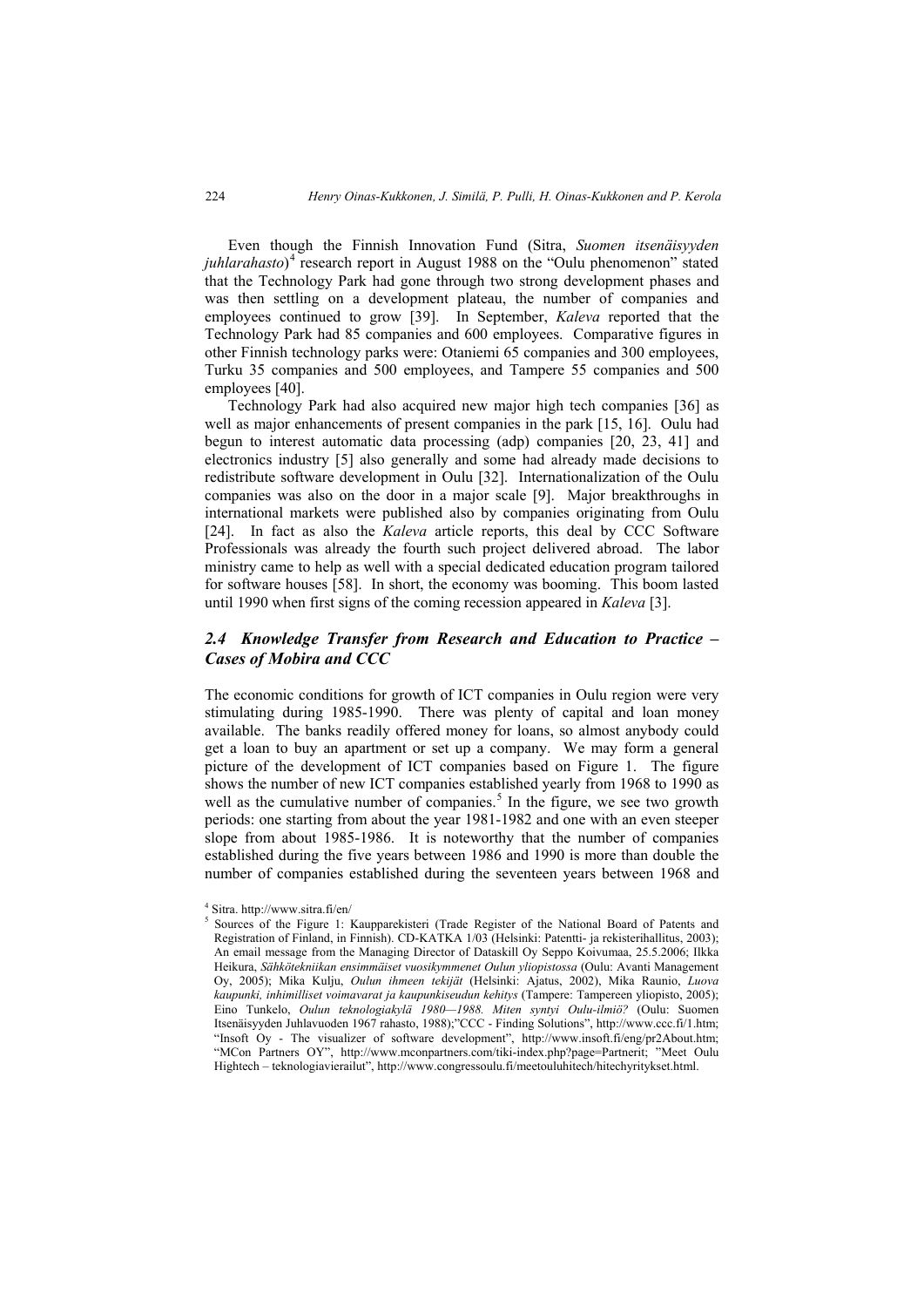1985. "Main Threads of ICT Innovation in Oulu in 1960—1990" provides a more detailed analysis [19].

Knowledge transfer from the Department of Information Processing Science to the practitioners acting in the industry has happened in several ways throughout the years. The major societal impact has of course been the number of students graduating from the department and seeking employment in industry and other organizations. The number of graduates has risen steadily with increased student intakes. During the years 1985 to 1990, the student intake rose from 25 to 40 and the number of graduates rose from a three-year cumulative average of 7 to about 20.



Figure 1. ICT companies established in Oulu area between 1968 and 1990.

Many of the graduates of the department had already started industrial IT companies in the 1980s. The impact of the department's research and education as part of the "Oulu phenomenon" has been analyzed, e.g. in "Development in the Growth Base of the 'Oulu Phenomenon'. The role of systems/software methodologies" [18] and in "Main Threads of ICT Innovation in Oulu in 1960— 1990" [19].

We may trace in a natural way an important part of the societal impact of the activities of the Department of Information Processing Science to the start of student projects already in the 1970s. The student projects - Project 1 and Project 2 - were obligatory courses in the curriculum during the third and fourth year. Both projects were carried out in close cooperation with industry and produced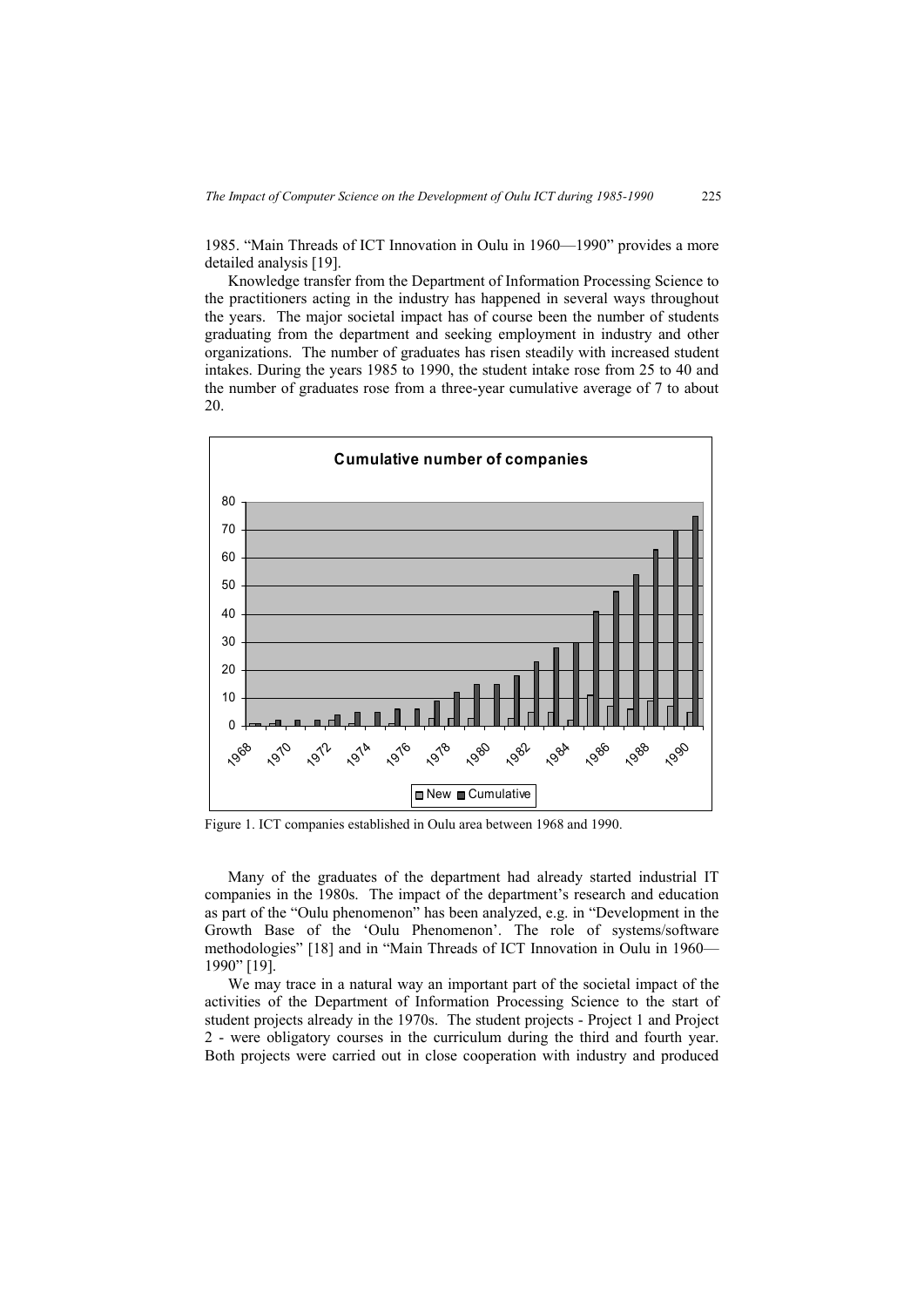tangible deliverables in a real-like project management situation. Currently, about 40 projects with 3-5 students in each project are carried out yearly with more than 30 industrial clients – some projects are reserved for internal departmental and university needs. The student projects have been described in more detail in "How to Teach Project Working Capabilities for Information Technology Students at the University Level" [38]. As one of the results of the student projects the department has had excellent relations with industry now already for more than three decades. These relations have been utilized to hold a steady flow of academy-industry R&D cooperation projects. It is our intention to investigate later more deeply the impact of the student projects in the knowledge and methodology transfer.



Figure 2. Knowledge and methodology transfer from Department of Information Processing Science.

The cases of CCC and Mobira warrant special attention. Figure 2 shows in a general way the flows of knowledge and methodology transfer to these companies. Timo Korhonen, a graduate of the Department of Information Processing Science, established CCC in 1985. One of the founders of the company, Jouni Similä, is also one of the authors of this paper. The development of the quality system of the company started utilizing a student project from the department in 1985 and led from the company side by Jyri Pyrrö, again a graduate of the department. A series of student projects followed during the coming years. The development of the quality system of the company was later directed by one of the staff and former director of the department, Erkki Koskela, who joined the company in 1988 and became its quality director and later vice executive director. The company eventually became the first software house in Finland to receive the ISO 9001 certificate in 1991.

A favorable development was the growth of Nokia operations in the Oulu region. In the 1980s Nokia had several business divisions in the Oulu region,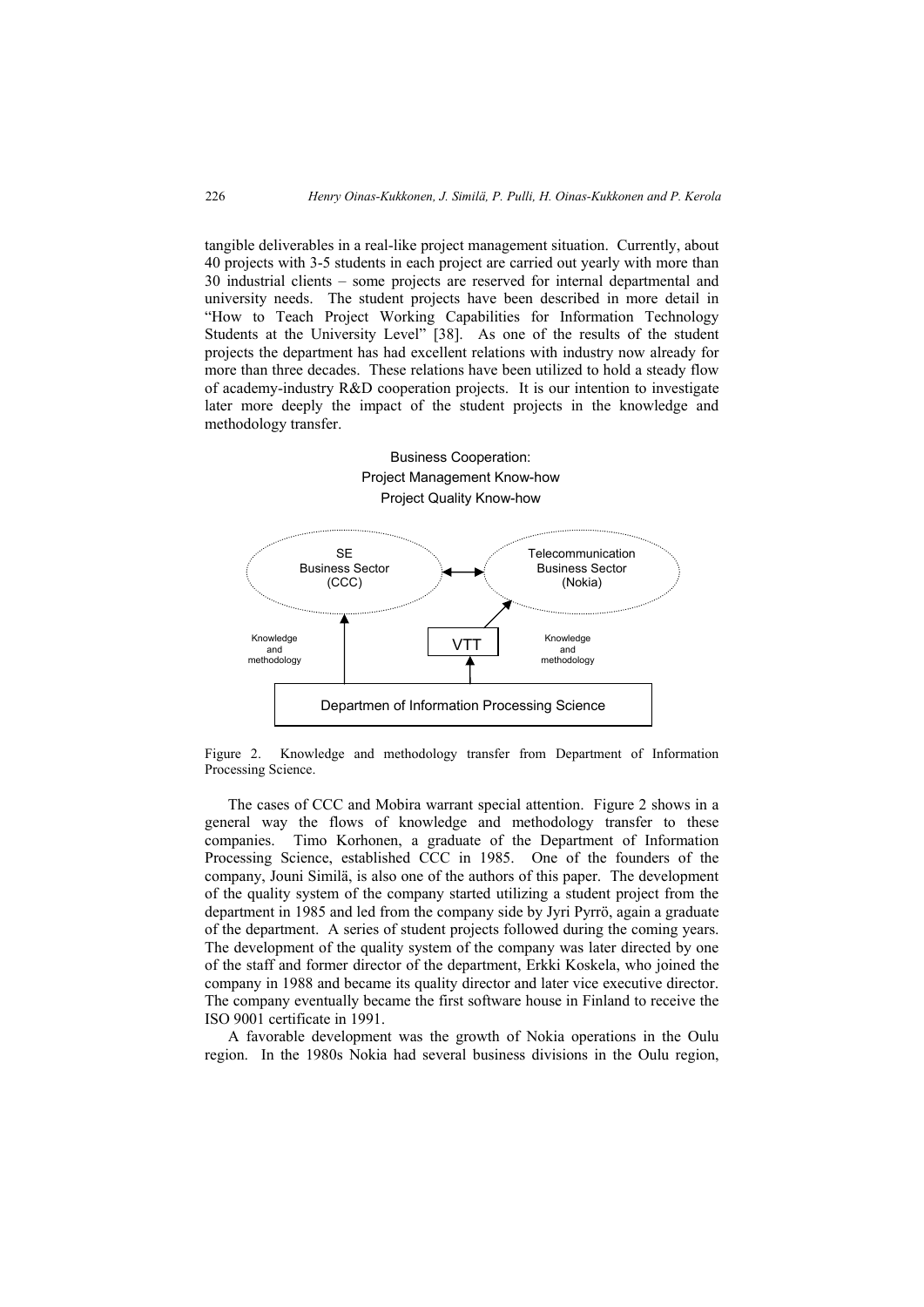mainly telecommunications equipment manufacturing (base stations, transmission links, modems, cabling) as well as research and development unit (Nokia Data point of sales terminals) and partial ownership in the Mobira company (later Nokia Mobile Phones). Mobira was finally taken over by Nokia by 1989. Besides pioneering of Nordic NMT cellular mobile phones, US AMPS and UK TACS mobile phone systems had become commercial successes.

GSM system history has been studied in detail in a Research Institute of the Finnish Economy (ETLA, *Elinkeinoelämän Tutkimuslaitos*)<sup>[6](#page-0-5)</sup> report [30]. Basically Nokia had along the pioneering success of analog NMT, AMPS and TACS mobile phone systems become a key player in the development of the second generation digital mobile phone system (GSM) during late 1980s. The development of the GSM system was a huge European joint effort that involved hundreds of companies. Nokia was only one of the companies involved. However, through alliances, a focused approach, and commitment it managed to gain a strong position in the GSM development. As an example, in 1988 Nokia entered into an industrial alliance with AEG, Alcatel/SEL and Nokia (ECR consortium) to build, manufacture and sell the GSM base stations. It was a huge task even for Nokia at that time, so a joint effort seemed necessary [30]. However, what was not commonly known at that time, Nokia decided, in parallel to ECR alliance, to develop its own GSM base station. For the Oulu region, Nokia's GSM gamble meant big research and development projects involving several subcontractors.

On the GSM cellular phone development side, Mobira Oulu research and development unit had gained earlier respect for its successfully delivered software development projects. It obtained the required software design expertise from research and academic partners such as VTT and the Department of Information Processing Science. A more detailed report of the knowledge and methodology transfer appears in in "Development in the Growth Base of the 'Oulu Phenomenon'. The role of systems/software methodologies" [18]. After Nokia took over the Mobira company, the software engineering process knowledge was transferred to several other Nokia units. In Oulu, expertise from the Nokia Data point of sales terminal software was contributing to the mobile phone software expertise, for example operating system and input/output systems and user interface skills and expertise were gained from there. During the period from 1988 to 1990, first prototypes of GSM terminal were built by Nokia (electronics were a size to fill a van) and Nokia Oulu software team was heavily involved. They designed the software architecture of the first GSM phones following RTSA/SD (Real-Time Structured Analysis and Design) method [1].

In the late 1980s, Mobira started to expand its operations in Oulu especially through subcontracting [16]. This did not go unnoticed by CCC but it still took more than a year before people at CCC recognized Mobira as a potential customer. The main attention at CCC during late 1980s was spent on the huge international delivery projects to Soviet Union, which came to a sudden end when Soviet Union collapsed in 1991. The first mention of Mobira in the potential

<sup>6</sup> ETLA, The Research Institute of the Finnish Economy, http://www.etla.fi/eng/index.php.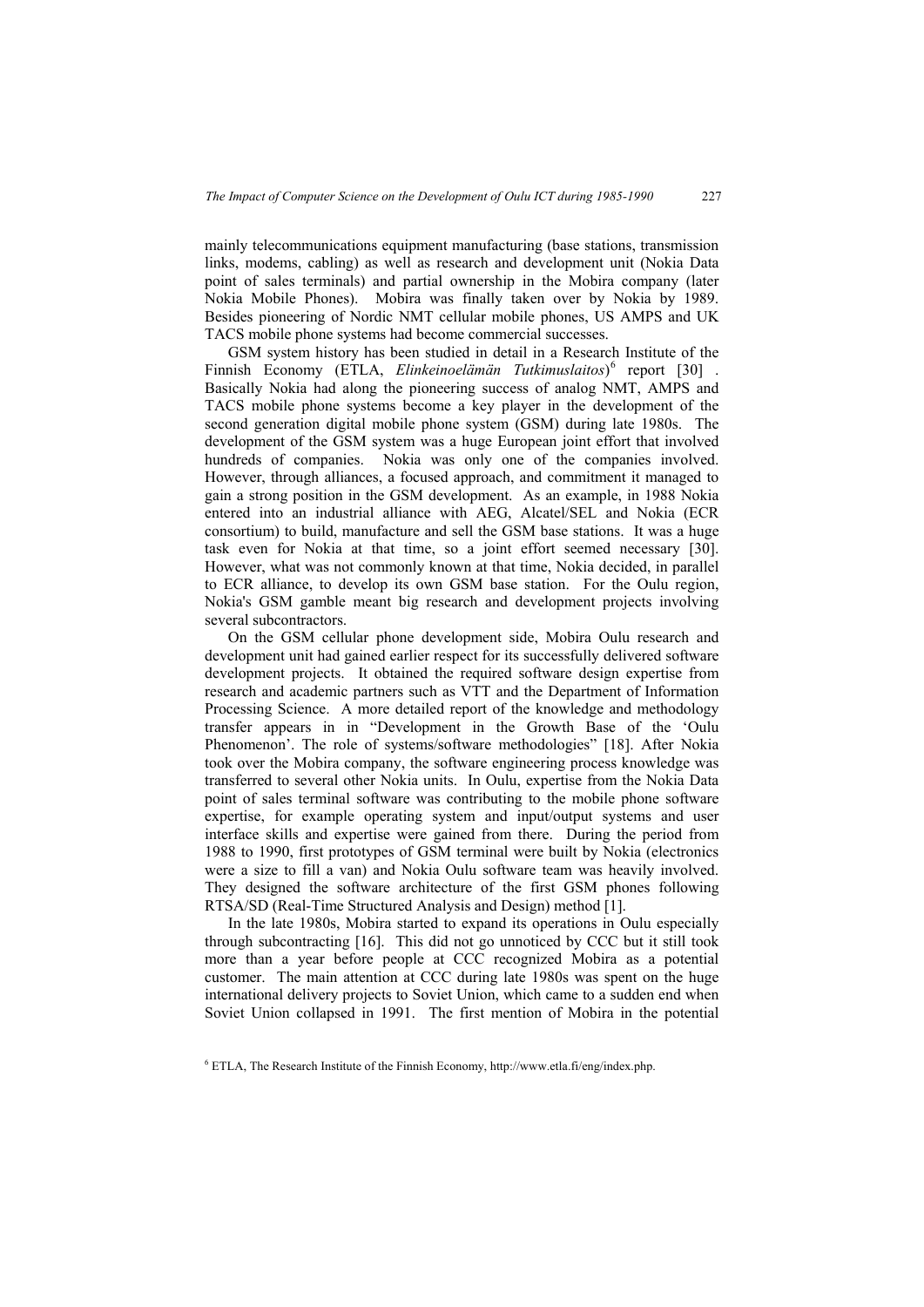customer lists of CCC was in December 1988 and the first projects began over the next few years. The growth of subcontracting was however quite rapid. In less than five years CCC became one of the most important subcontractors of Mobira that had changed its name to Nokia Mobile Phones (NMP) by then and in 1995 about one fifth or fourth of CCCs total software development was directed towards NMP. By then, CCC had gained NMP's respect through its superior software project management and quality knowhow [31].

## *2.5 Development of Tietomaa and Medipolis*

Tietomaa and Medipolis provide some sidetracks in the development of high tech in Oulu, so it is worth taking a brief look at them. The plans for Tietomaa were grand from the first beginning. The first capital stock was two million Finnish marks (about 330 000 euros) and the plan was to increase the capital stock to ten million Finnish marks very rapidly [29]. T total investment need was estimated as 30 million Finnish marks. The City of Oulu decided that it would hold at least 50% of the capital stock. Eventually when the increase in capital stock was announced, it was undermarked so in 1988 the capital was raised to 8.4 million Finnish marks instead of ten million [51].

The idea was also to build the center in Linnanmaa near the University of Oulu; however, this never happened. Instead Tietomaa originally opened its activities in 1986 in an old garage [59] and finally and permanently in 1988 in an old leather factory<sup>[7](#page-0-0)</sup> both near the center of the city. Descriptive of the high early publicity of the project was that the present managing director, Timo Patja of the Technology Village, gradually withdrew from his position and eventually became the managing director of Tietomaa. High tech companies like Nokia, Datagent, Valmet, FCI Data, Teknoinvest as well as Kunnallistieto and Pohto also joined the center already in 1985 [42].

Eventually, Tietomaa's plan was to build an ICT recreation center or a science center for which the required investment was needed. However, in the beginning Tietomaa concentrated in offering practical ICT courses to professionals working in the industry as well as to laymen interested in the field [21, 54]. The plans were grand in this as well; the ambitious goal was to raise the 3% share of the national education markets that the City of Oulu held at that time to a 6-7% share. Already in 1985 the city government sent the draft training proposal for a request of comment to all relevant parties, including the Department of Information Processing Science [22]. The response of the department was not overenthusiastic; instead the department became active in promoting its own education needs in the public [55]. Tietomaa organized also some ICT conferences from 1985 to 1987 [11, 35, 53, 56]. The education business disappeared from the *Kaleva* headlines quite rapidly, there is no mention of it in *Kaleva* from 1988 to 1990. Officially, the education business was finished in 1991 according to the Tietomaa history web pages<sup>[8](#page-0-6)</sup>. There is no mention of

<sup>7</sup> Tietomaa. History, http://www.tietomaa.fi/eng/tiedekeskus/historia.html.

<sup>8</sup> Ibidem.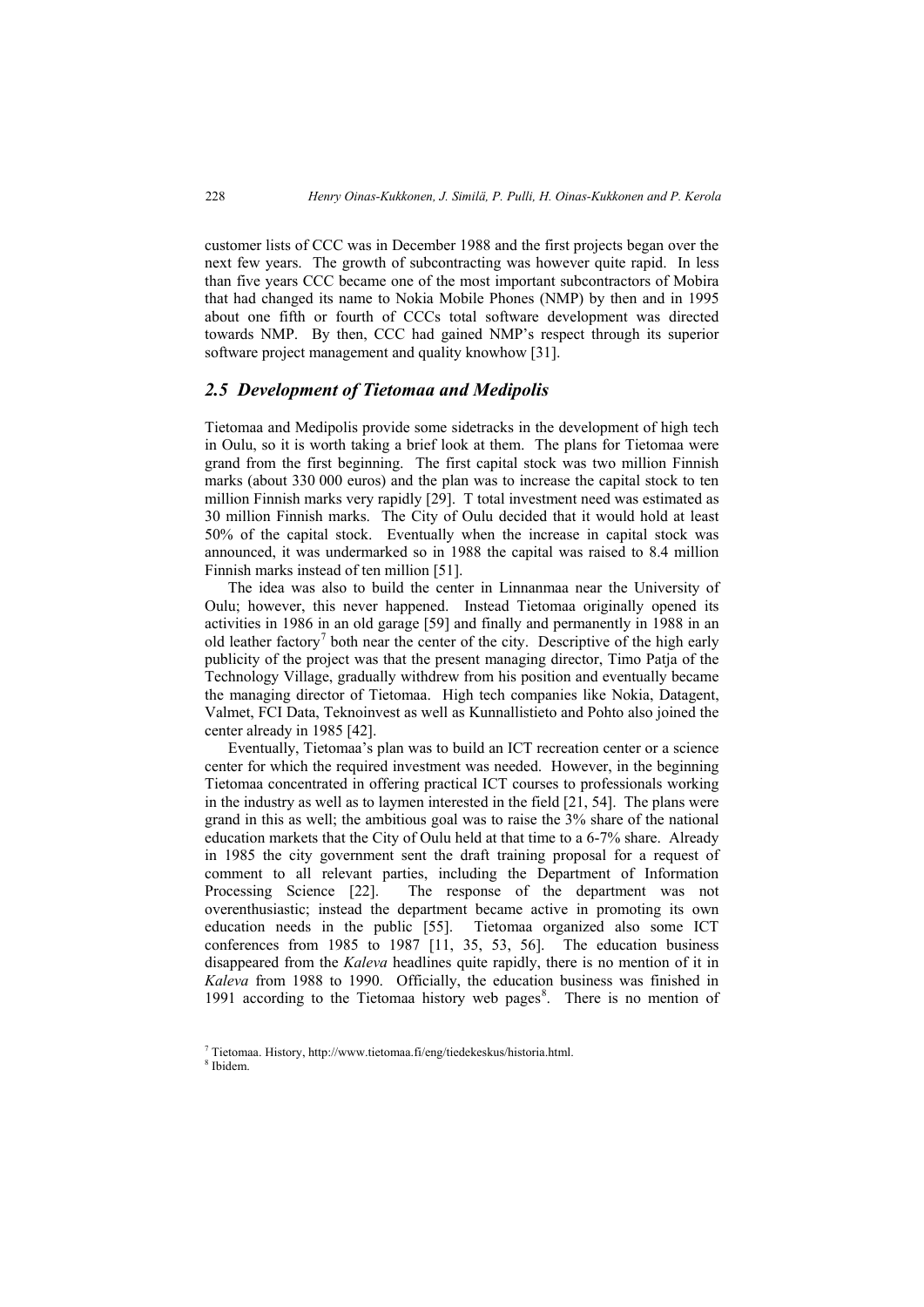conferences as well from 1988 to 1990 in *Kaleva* so apparently this part of the business disappeared at the same rate.

As a science center, Tietomaa has however been quite successful. In fact Tietomaa was the first science center established in Finland and presently markets Oulu and its know-how nation-wide quite efficiently. The main form of activity presently is the holding of exhibitions which was started already in 1986 [52] and has been continued regularly yearly since 1993 with changing themes.

The road towards Medipolis was started in August 1986 when two biotechnology companies started functioning in the Technology Park [46]. The University of Oulu had already in June 1986 made the decision to establish Oulu Biocenter. Hopes were high for repeating the success of information technology in biotechnology. However even by the present standards, these high hopes were not realized in any meaningful scale and during the late 1980s, progress was minimal.

#### **3. Conclusion**

The ICT business climate heated up in Oulu in the latter part of 1980s. The Technology Park grew alongside the electronics and other high technology businesses. About a half of the new jobs however were created outside the Technology Park so its effect in the growth of new business was not during this period as prominent as later in the 1990s. Companies such as Mobira and CCC Software Professionals benefited greatly from the accumulated software and systems development competence, in particular related to conceptual modeling and software process modeling. Knowhow on software engineering methodologies and environments transferred well from academia to companies. This was evident in the case of Nokia Mobile Phones and its early operations in Oulu. The ICT growth further accelerated in the 1990s and it had a remarkable impact on the story of Nokia GSM, when the markets really took off around 1995.

#### **Acknowledgement**

We wish to thank Mikko Myllykangas for constructive comments on earlier versions of this paper.

#### **References**

- [1] Alanko, Juha, *Partitioning of layered mobile communication software*. Licentiate Thesis, University of Oulu, Department of Electrical Engineering, 1994.
- [2] Architect Jarmo Similä, employee of Laation Arkkitehtitoimisto in the 1980's, communication on February 10, 2007.
- [3] "ATK-alan yritykset laman puristuksessa Tilauskanta supistunut, yrityksiä lopetetaan" (Companies in adp field pressed by recession – Volume of orders decreased, companies being closed down), *Kaleva*, 7.8.1991, p. 15.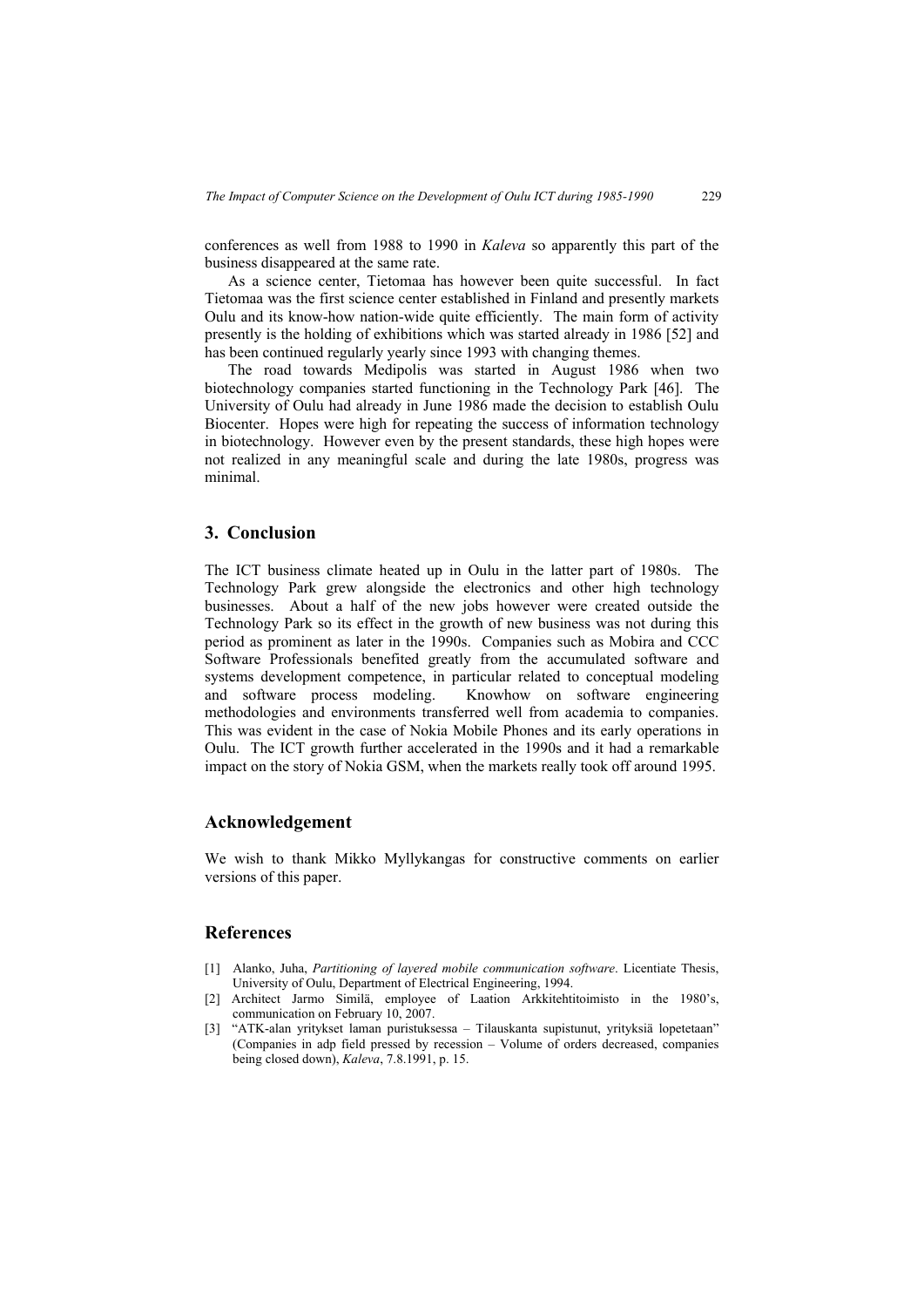- [4] "Edellytyksiä kyllä on, kunhan niitä käytetään tehokkaasti. Oulusta voidaan rakentaa Suomen teknologiakeskus" (There surely are possibilities once they are utilized efficiently. Oulu can be built into technology center of Finland), *Kaleva* 30.1.1985, p. 16.
- [5] "Elektroniikka Oulun seudulla vauhdissa" (Electronics going strong in Oulu area), *Kaleva* 9.7.1988, p. 16.
- [6] "Gorbatshovin yllätysvierailun syyt Oulun teknologia kiinnostaa Tampereen museota enemmän" (Reasons of Gorbatshov's surprise visit – Oulu's technology is more interesting than Tampere's museum), *Kaleva* 27.10.1989, p. 24.
- [7] Julku, Liisa and Julku, Kyösti, *Oulun yliopiston perustamisen historia* (History of the Founding of the University of Oulu), (Rovaniemi: Pohjois-Suomen Historiallinen Yhdistys, 1983), pp. 274, 294 (Summary in English).
- [8] "Kaupunki pääosakkaaksi Oulun tietokonemaahan" (City becomes the main shareholder of the Computer Land in Oulu), *Kaleva* 10.4.1985, p. 6.
- [9] "Kehitysyhtiö näkee vielä paljon tekemätöntä työtä: Oululaiset teknologiayritykset vasta kansainvälistymisen ovella" (Development company sees a lot of work to be done: Oulu's technology companies only at the door of internationalization), *Kaleva* 16.6.1988, p. 19.
- [10] "Keskiviikkona perustettu Oulun Teknologiakylä Oy selvä osoitus: Oulun elinkeinopolitiikkaa kehitetään nyt tarmokkaasti" (The Technology Park founded on Wednesday gives a clear sign: Oulu's industrial policy is now being developed vigorously), *Kaleva*, 1.4.1982, p. 18.
- [11] "Kotien tietokoneistus uuden askeleen edessä" (Home computerization faces with a new step), *Kaleva* 20.8.1987, p. 15.
- [12] Manninen, Turo, "Kasvun aika: Oulu 1945 1990", *Oulun vuosisadat 1605—2005* ("Period of growth: Oulu 1945 – 1990", Oulu's centuries 1605 – 2005) (Rovaniemi: Pohjois-Suomen Historiallinen Yhdistys, 2005), p. 151, 152.
- [13] "Mobira hajasijoitti ohjelmistoryhmän Ouluun" (Mobira decentralized its software group into Oulu), *Kaleva* 12.10.1985, p. 20.
- [14] "Nokia rakentaa mittavan tutkimuskeskuksen Ouluun" (Nokia will build a large research center in Oulu), *Kaleva* 17.3.1987, p. 22.
- [15] "Nokia-Mobira laajentaa: Ouluun matkapuhelimien kokonaiskehittelyä" (Nokia-Mobira is expanding: whole development of mobile phones into Oulu), *Kaleva* 13.8.1988, p. 18.
- [16] "Nokia-Mobiran Erkki Veikkolainen: Tieto-taidon myynnillä Oulussa nykyistä enemmän markkinoita" (Nokia-Mobira's Erkki Veikkolainen: through selling the know-how more markets than presently in Oulu), *Kaleva* 26.5.1988, p. 22.
- [17] Oinas-Kukkonen, Henry, "Moderni ja monipuolinen 'haitekkikaupunki'." *Oulun vuosisadat 1605—2005* ("Modern and versatile hightech city." Oulu's centuries 1605*—*2005) (Rovaniemi: Pohjois-Suomen Historiallinen Yhdistys, 2005), p. 179 - 181.
- [18] Oinas-Kukkonen, Henry, Jouni Similä, Pentti Kerola, Petri Pulli and Samuli Saukkonen, "Development in the Growth Base of the 'Oulu Phenomenon'. The role of systems/software methodologies". History of Nordic Computing. IFIP WG9.7 First Working Conference on the History of Nordic Computing (HiNC1), June 16-18, 2003, Trondheim, Norway. Series: IFIP International Federation for Information Processing, Vol. 174. Bubenko, Janis; Impagliazzo, John; Sølvberg, Arne (Eds.), (New York, N.Y: Springer, 2005), pp. 425 - 447.
- [19] Oinas-Kukkonen, Henry, Jouni Similä and Petri Pulli, "Main Threads of ICT Innovation in Oulu in 1960—1990". *Proceedings of Session 90, IEHC 2006, XIV International Economic History Congress, Helsinki, Finland, August 21-25, 2006*, pp. 2, 18, 19. http://www.helsinki.fi/iehc2006/sessions81\_124.html.
- [20] "Ohjelmistotuotantoa suunnataan ulos pääkaupunkiseudulta Oulussa alan koulutusta laajennetaan ensi vuonna" (Software production channeled out from capital city area – education in the field will be expanded in Oulu next year), *Kaleva* 13.10.1988, p. 22.
- [21] "Oulu aikoo merkittäväksi tietotekniikan kouluttajaksi" (Oulu aims at becoming major information technology educator), *Kaleva* 9.4.1986, p. 24.
- [22] "Oulu selvittää tietotekniikan koulutusta" (Oulu investigates information technology education), *Kaleva* 4.5.1985, p. 5.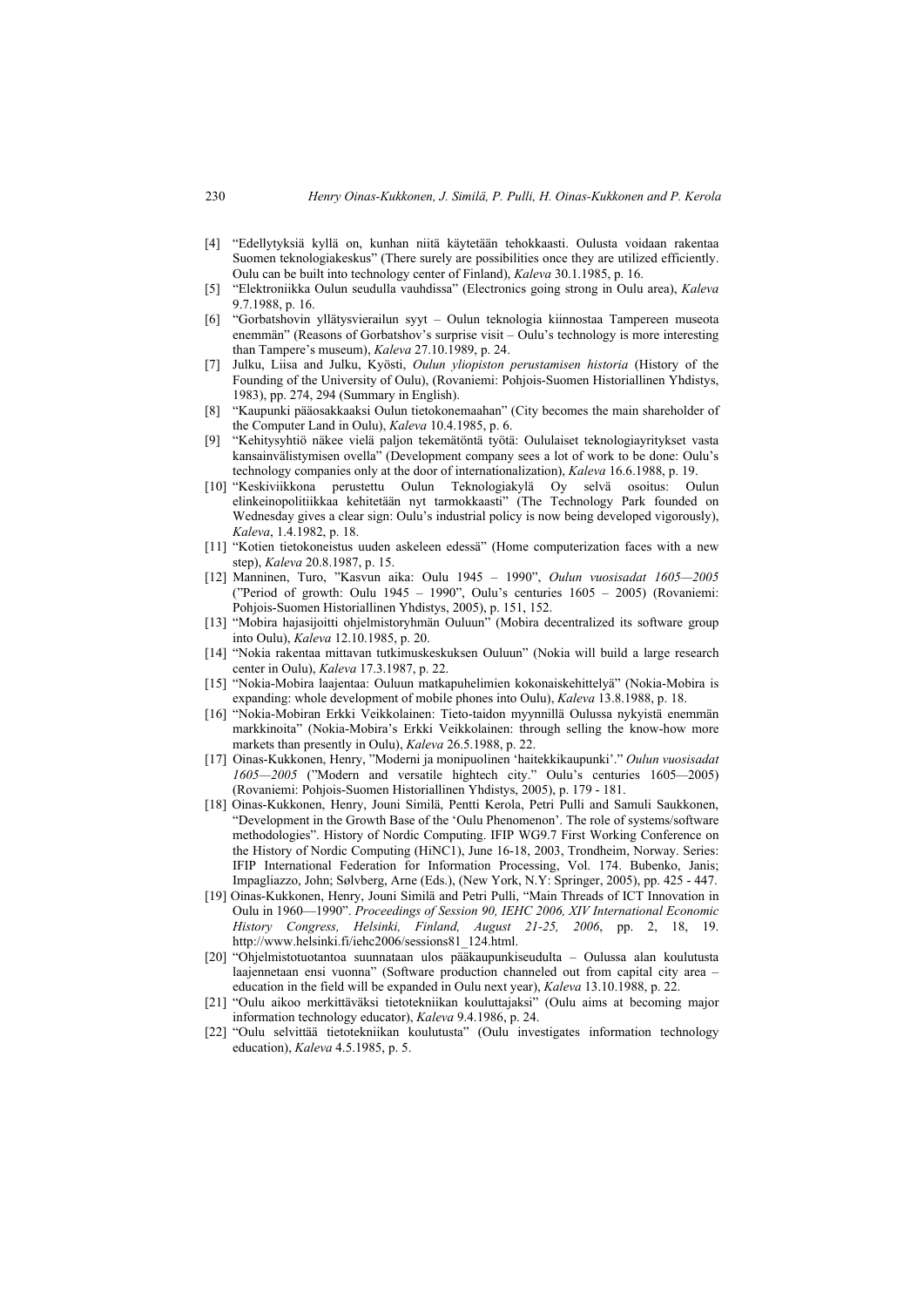- [23] "Oulu yhtenä vaihtoehtona ATK-alan yritykset haluavat maakuntiin" (Oulu as an alternative – Companies in ADP field aspire for provinces), *Kaleva* 8.6.1988, p. 5.
- [24] "Oululainen ohjelmistotalo teki miljoonakaupan Neuvostoliittoon" (An Oulu-based software house made a million sale into Soviet Union), *Kaleva* 23.8.1988, p. 16.
- [25] "Oululaiset teknologiayritykset luoneet parissa vuodessa 600 uutta työpaikkaa" (Technology companies in Oulu have created 600 new jobs in a couple of years), *Kaleva* 6.10.1986, p. 11.
- [26] "Oulun Teknologiakylä kasvaa huimaa vauhtia" (Oulu Technology Park is growing with a wild pace), *Kaleva* 20.5.1986, p. 15.
- [27] "Oulun Teknologiakylä paisuu Linnanmaalle" (Oulu Technology Park expands into Linnanmaa), *Kaleva* 25.1.1986, p. 19.
- [28] "Oulun Teknologiakylän on pysyttävä virkeänä Etumatkan varmistaminen noussut haasteeksi" (Oulu Technology Park has to stay alert – Securing the head start risen as a challenge), *Kaleva* 19.6.1986, p. 15.
- [29] "Oulun Tietokonemaa nytkähtää liikkeelle" (Computer Land of Oulu is jerked in motion), *Kaleva* 11.4.1985, p. 15.
- [30] Palmberg, Christopher and Olli Martikainen, *Overcoming a technological discontinuity: the case if the Finnish telecom industry and the GSM* (Helsinki: Research Institute of the Finnish Economy, 2003), 55 pp. Discussion Papers no. 855.
- [31] Personal archives of Jouni Similä, Technical Director of CCC from 1987 to 1997.
- [32] "Philips hajauttaa Ouluun ohjelmistosuunnitteluaan" (Philips decentralizes its software design into Oulu, *Kaleva* 23.6.1988, p. 19.
- [33] Private communication on April 5, 2007.
- [34] Professor Samuli Saukkonen, communication on February 10, 2007.
- [35] "Publicum -87 tuo Ouluun tietotekniikan uutuudet Vastauksia käytännön ongelmiin" (Publicum -87 brings the new information technology to Oulu – Answers for practical problems), *Kaleva* 24.7.1987, p. 14.
- [36] "Rautaruukille New Technology yksikkö Oulun Teknologiakylään" (A New Technology unit for Rautaruukki into Oulu Technology Park), *Kaleva* 27.5.1988, p. 16.
- [37] Salo, Matti, *Pohjoinen Alma mater. Oulun yliopisto osana korkeakoululaitosta ja yhteiskuntaa perustamisvaiheista vuoteen 2000* (Alma Mater of the North. Role of the University of Oulu in higher education and in society), (Rovaniemi: Pohjois-Suomen Historiallinen Yhdistys, 2003), pp. 15, 252.
- [38] Similä, Jouni and Samuli Saukkonen, "How to Teach Project Working Capabilities for Information Technology Students at the University Level", *Proceedings of the ISSEU '97 International Symposium on Software Engineering in Universities*, Rovaniemi, Finland, March 6-8, 1997.
- [39] "Sitran tutkimus etsii uudesta riskirahoitusmallista kiriherkkyyttä menestystarinaan: "Ouluilmiön" jatkuvalle voimistumiselle löytyy yhä paikallista ja tehokasta potkuvoimaa" (Sitra's research searches spurt responsiveness from a new risk financing model for the success story: Continuous enhancement of the "Oulu phenomenon" is still finding local and efficient sparking power), *Kaleva* 29.8.1988, p. 11.
- [40] "Suomen teknologiakeskukset kurkottavat Oululaiset asettaneet tavoitteensa korkeimmalle" (Finnish technology centers reach out – Oulu has set its goals the highest), *Kaleva* 7.9.1988, p. 22.
- [41] "Suuria ATK-taloja kiinnostaa toimintojen sijoittaminen Ouluun" (Large ADP houses interested in relocating their activities in Oulu), *Kaleva* 27.5.1988, p. 16.
- [42] "Teknologiakaupunki Ouluun perustettiin Tietokonemaa" (Computer Land has been established in the Technology City of Oulu), *Kaleva* 20.5.1985, p. 15.
- [43] "Teknologiakaupunkikuvaa vahvistetaan" (The image of Technology City is strengthened), *Kaleva* 30.1.1985, p. 10.
- [44] "Teknologiakylä aloittaa rakentamisen Linnanmaalla" (Technology Park will begin contruction work in Linnanmaa), *Kaleva* 26.9.1985, p. 18.
- [45] "Teknologiakylän anti alkamassa" (Issuing of shares of Technology Park about to start), *Kaleva* 19.4.1989, p. 18.